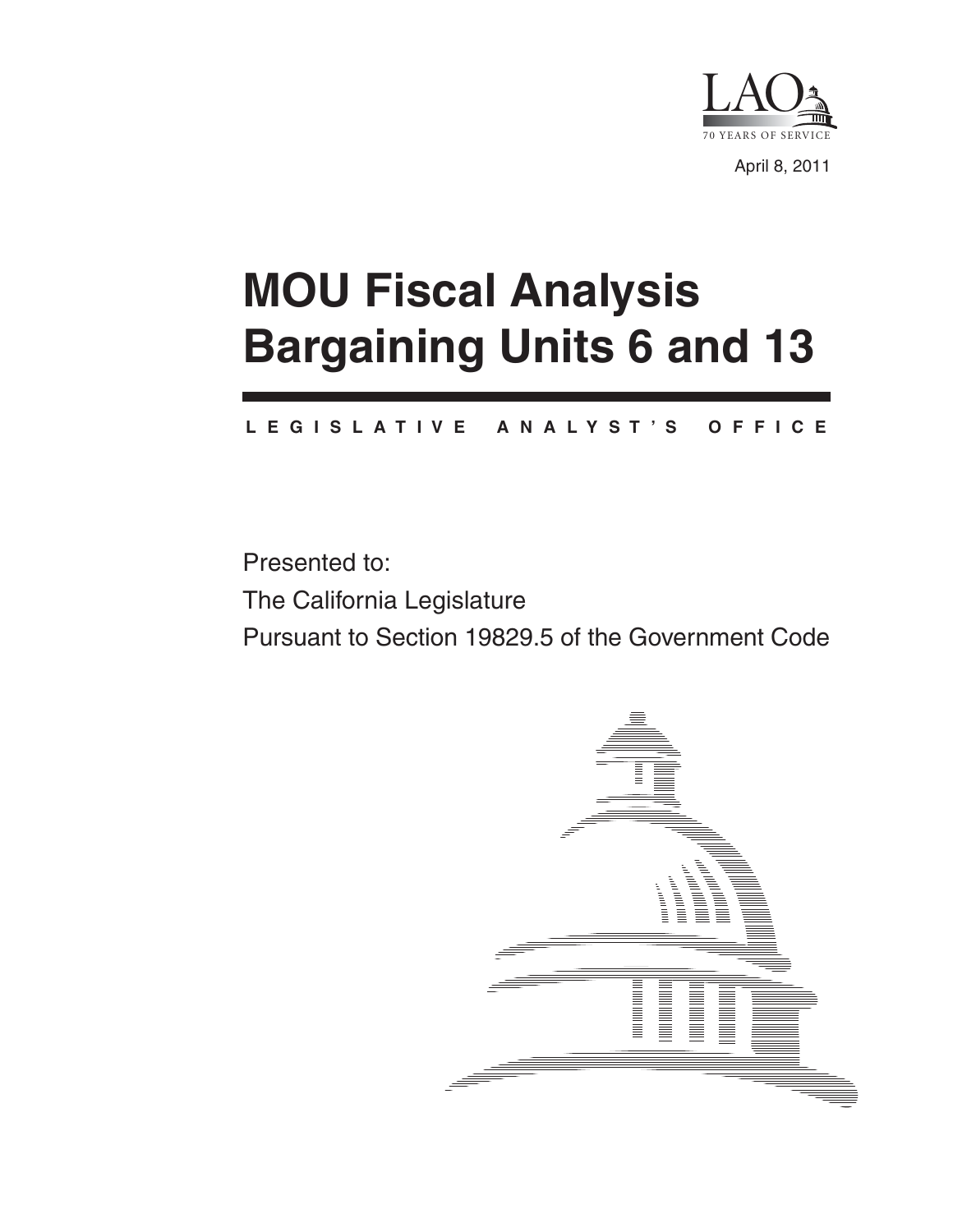

# **Background on the State Memorandum of Understanding (MOU) Process**



 *Ralph C. Dills Act Provides for State Employee Collective Bargaining.* With passage of the Dills Act in 1977, the Legislature authorized collective bargaining between unions representing rank-and-file state employees and the administration. Currently, about 200,000 state workers belong to one of the state's 21 bargaining units.

 *Legislature and Employees Must Ratify MOUs.* Fiscal provisions of MOUs must be ratified by the Legislature and MOUs must be approved by bargaining unit members in order to take effect. In addition, under the Dills Act, the Legislature annually may choose whether to appropriate funds in the budget to continue the financial provisions of each MOU.



 *Fiscal Analysis Required by State Law.* Section 19829.5 of the Government Code—approved by the Legislature in 2005 requires the Legislative Analyst's Office (LAO) to issue a fiscal analysis of proposed MOUs.

 *MOUs for Two State Unions Now Before Lawmakers.* The MOUs addressed in this analysis apply to employees in the final bargaining units to reach an agreement with the administration: rank-and-file correctional peace officers and stationary engineers. Our analysis examines all MOU documents for correctional peace officers submitted to our office on April 1 and April 4 and all MOU documents for stationary engineers submitted to our office on March 30. If ratified, the term for both MOUs would begin April 1, 2011 and end either July 1, 2013 (stationary engineers) or July 2, 2013 (correctional peace officers).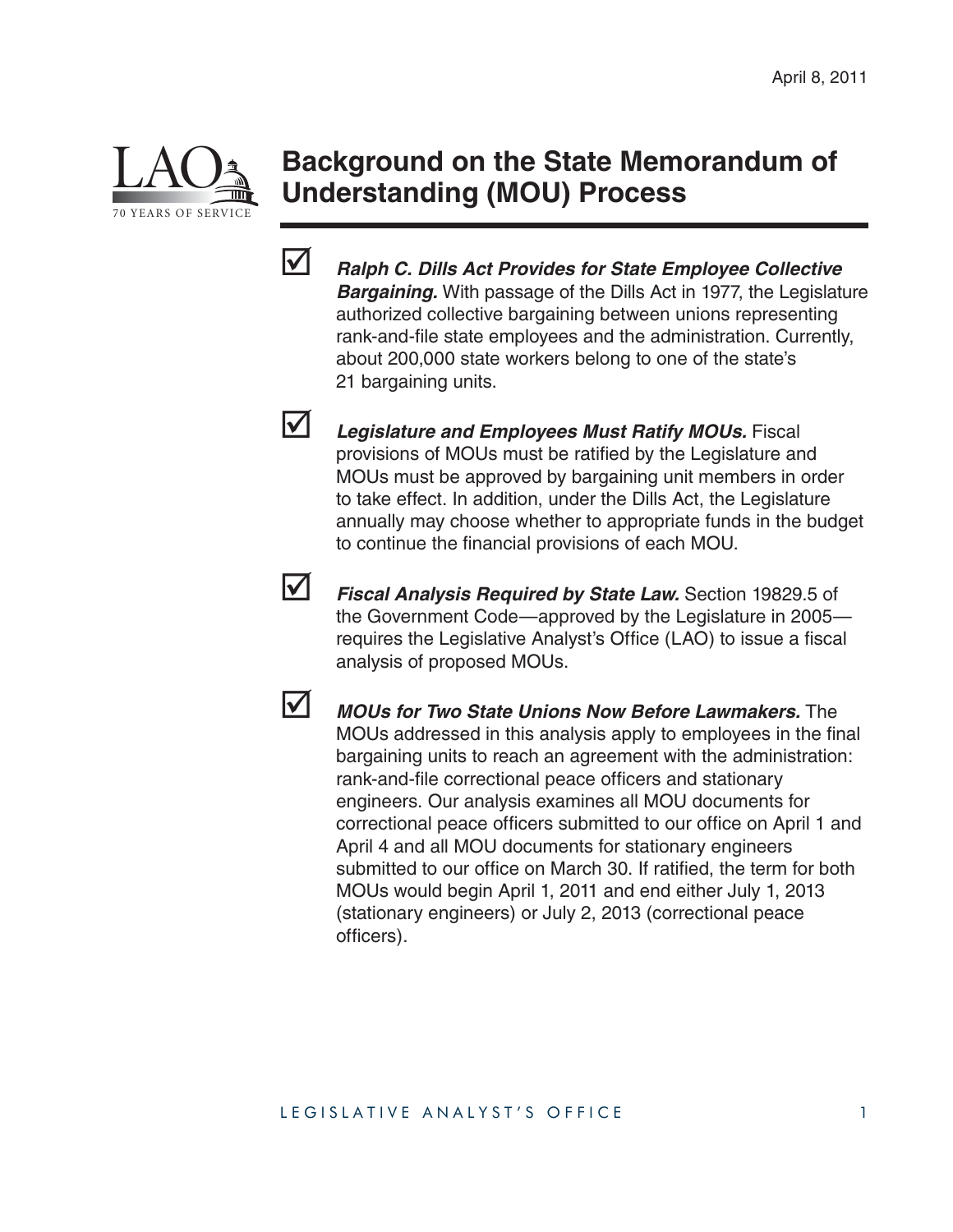

# **Bargaining Units at a Glance**



**V** *Unit 6.* Unit 6 is the second largest of the state's 21 bargaining units, and represents about 30,000 rank-and-file employees. Salaries and related expenses for Unit 6 employees and their supervisors total about 40 percent of all such dollars paid from the General Fund. This figure results from (1) the salary levels of correctional officers (which are relatively high compared with other state classifications), and  $(2)$  the fact that the personnel costs for correctional staff—unlike many other groups of state employees—are funded almost entirely from the General Fund. About 80 percent of Unit 6 employees belong to the civil service classification of correctional officer. These officers confine and supervise felons within the state's prison system. Almost all Unit 6 employees work for the California Department of Corrections and Rehabilitation (CDCR). Unit 6 employees are represented by the California Correctional Peace Officers Association (CCPOA).

**V** *Unit 13.* Unit 13 is one of the smallest bargaining units, and represents less than 1,000 rank-and-file employees. Unit 13 employees maintain and operate heating, cooling, water, wastewater, and other major mechanical systems at state facilities. Among the largest classifications are stationary engineers and water and sewage plant supervisors. More than half of Unit 13 employees work for CDCR. The remaining employees work in other departments—including the Department of General Services, Department of Developmental Services, and Department of Mental Health. Unit 13 employees are represented by the International Union of Operating Engineers Local 39.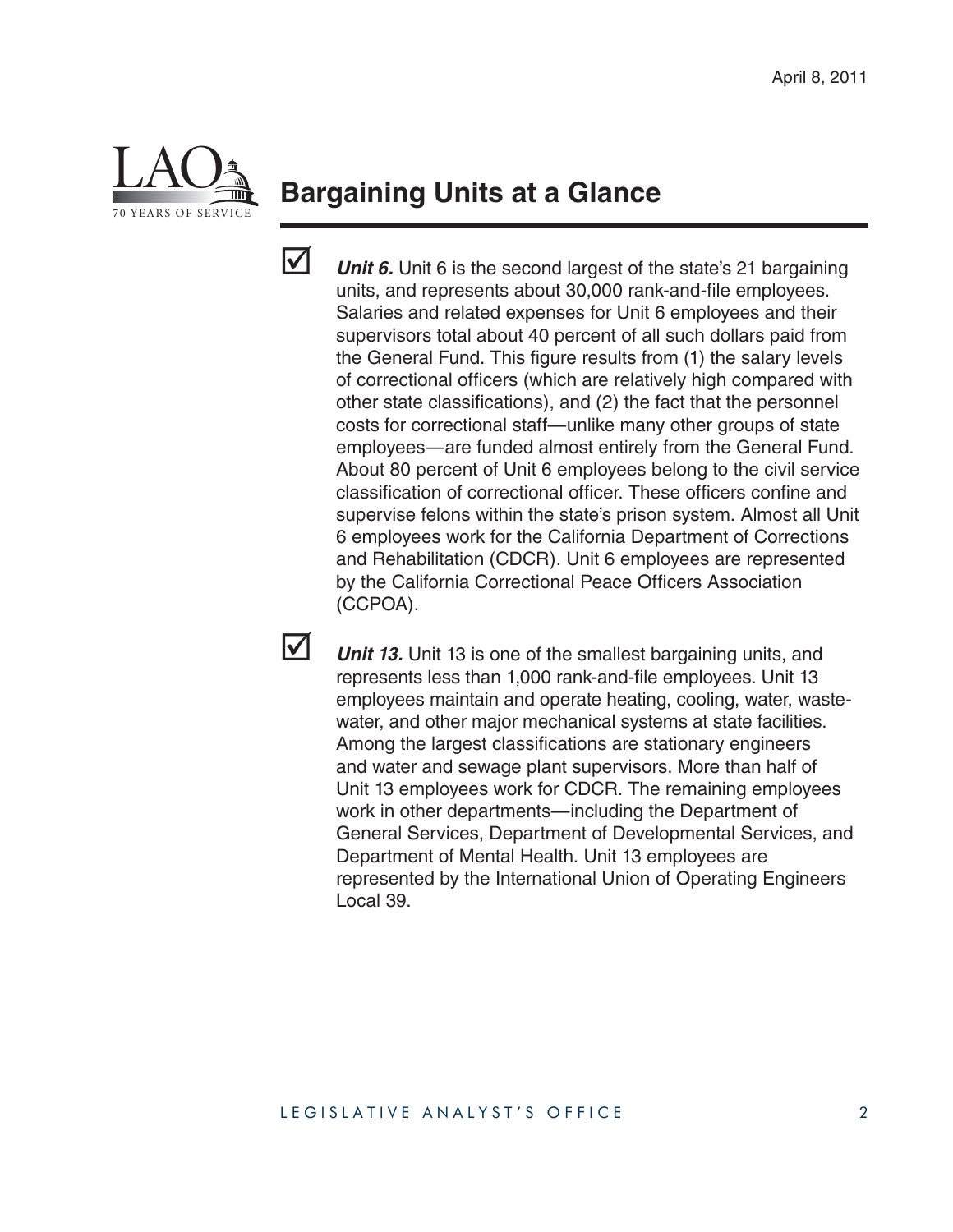

# **Current MOUs**



**Bargaining Unit Contracts Have Expired.** Both bargaining units' MOUs are expired—Unit 6's MOU expired in 2006 (known as the 2001-06 MOU) and Unit 13's MOU expired in 2008. Generally speaking, the provisions of an expired MOU continue in effect until new MOUs are approved pursuant to the "evergreen" provision of the Dills Act (Section 3517.8 [a] of the Government Code).

**1** *Both MOUs Provided Salary Increases.* Employees in both bargaining units received pay increases under their current MOUs. The last pay increase for Unit 6 was in 2006 and the last pay increase for Unit 13 was in 2007.

- *Unit 6 Pay Increases Linked to California Highway Patrol (CHP).* The original version of the 2001-06 MOU provided for salary increases on four specific dates: July 1 of each of the years 2003, 2004, 2005, and 2006. The salary increases were to be based on a methodology that linked correctional officer pay to that of CHP officers, which in turn had been linked to that of five urban police departments. Although a 2004 MOU addendum reduced the pay increases, we estimate that the MOU resulted in correctional officers receiving general salary increases of about 34 percent from 2003-04 to 2007-08. These salary increases were more than twice as much as the increase for the average state employee over the same period.
- **Pay Increases for Unit 13.** All Unit 13 employees received a 3.5 percent general salary increase in 2006 and a cost-ofliving adjustment of 3.4 percent in 2007. The expired MOU also provided pay differentials for specific classifications.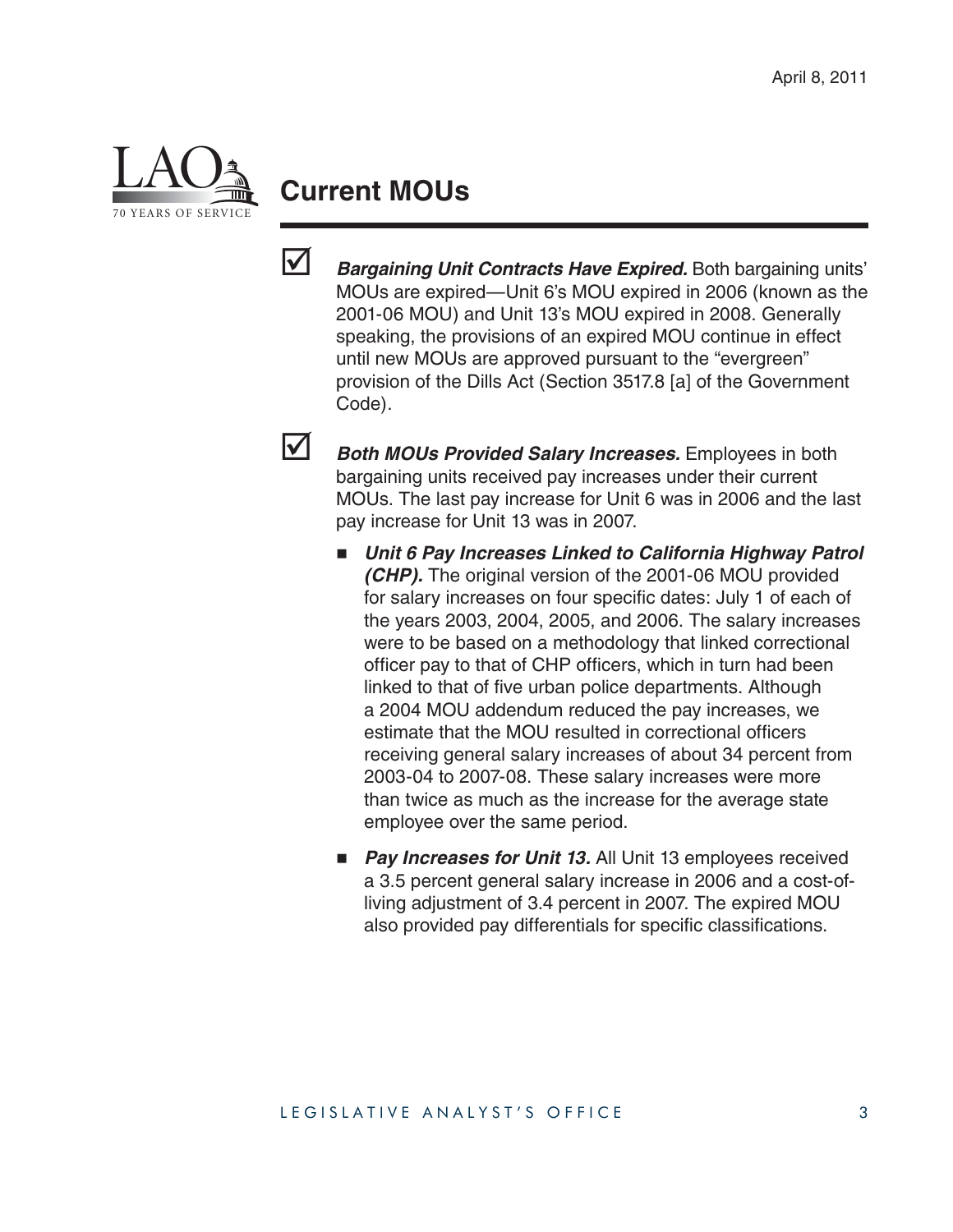

# **Current MOUs** *(Continued)*



 *State Contributes Flat Dollar Amount to Employee Health Care.* The state's contribution to both units' health care premium costs is a flat dollar amount. The last increase to the state's contribution to Unit 6 health care was in 2006 and was based on the 85/80 formula (85 percent of the average employee premium plus 80 percent of the average additional premiums for dependents). The last increase in the state's contribution to Unit 13 health care was in 2008 and was based on the 80/80 formula (80 percent of the average employee premium plus 80 percent of the average additional premiums for dependents).

**Employee Pension Categories.** About 97 percent of Unit 6 employees are in the peace officer/firefighter (PO/FF) retirement category of California Public Employees' Retirement System (CalPERS). More than half of Unit 13 employees are in the safety CalPERS retirement category and the remaining employees eligible for CalPERS are in the miscellaneous category.



**V** *Unit 6 Defined Contribution Retirement*. The state contributes 2 percent of Unit 6 PO/FF employees' base pay toward a defined contribution retirement plan—the State Peace Officers' and Firefighters' Defined Contribution Plan (PO/FF II).



*For More Details...* This analysis does not describe every provision of the current or proposed MOUs. For a more complete look at the history and provisions of the 2001-06 MOU, please read our February 7, 2008 report, *Correctional Officer Pay*, Benefits, *and Labor Relations*, available from our website: http://www.lao. ca.gov/2008/stadm/ccpoa\_pay\_020708/ccpoa\_pay\_020708.pdf. Summaries and text of MOUs are available at the Department of Personnel Administration's (DPA's) website: http://www.dpa.ca.gov/bargaining/contracts/index.htm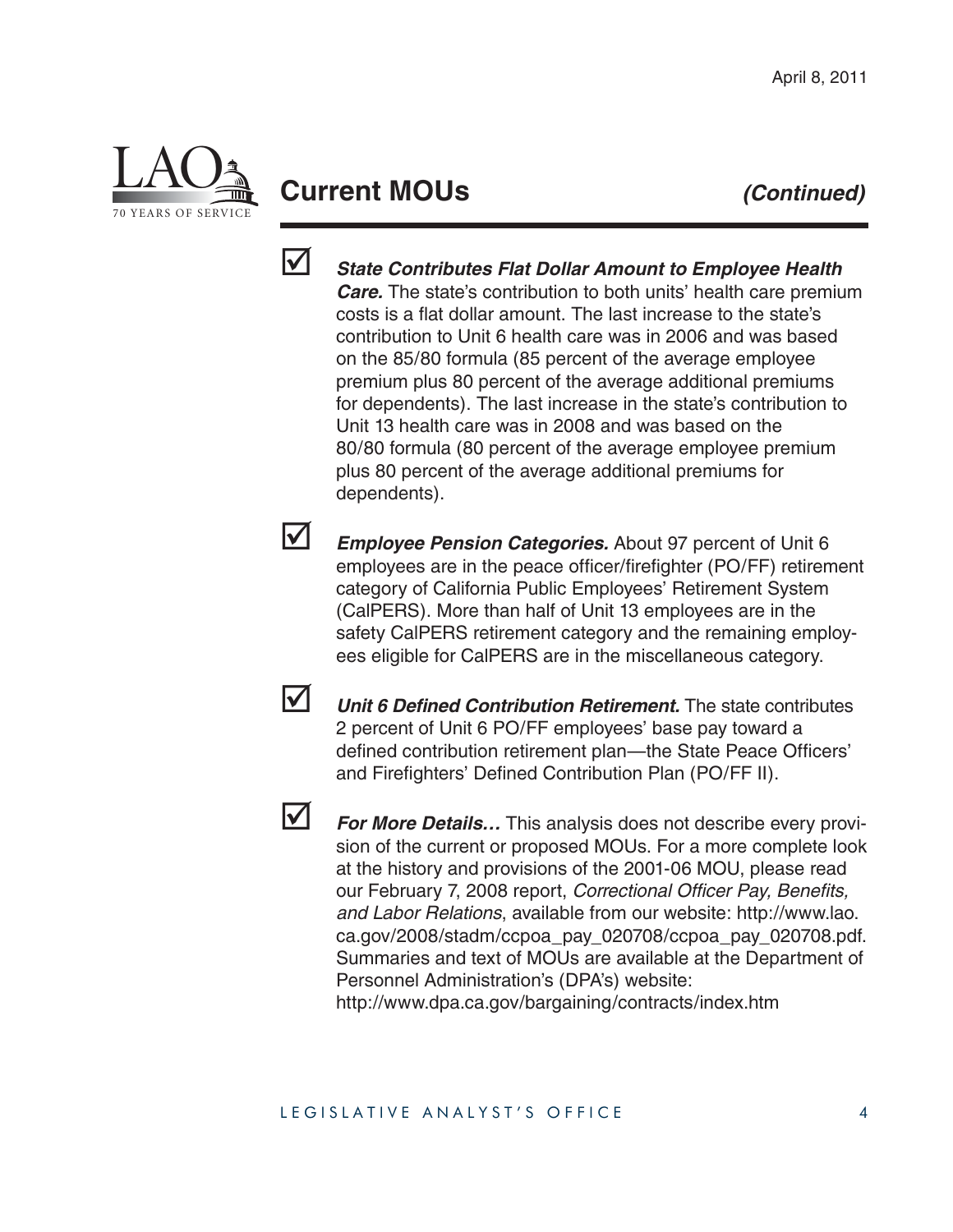

### **Proposed MOU— Personal Leave Program (PLP)**



 *One Day of Unpaid Leave Each Month for 12 Months.* The proposed MOUs would establish a 12-month PLP. For the first 12 months of the MOUs, the PLP provides every employee eight hours of unpaid leave each month, resulting in a 4.6 percent pay reduction. Unused leave under the PLP accrues on a monthly basis. For Unit 6, unused PLP days do not expire (unlike the PLP provided in the other bargaining units' MOUs ratified in 2010). For Unit 13, unused PLP days expire July 1, 2014.

*No Furloughs During PLP.* The MOUs would end the threeday-per-month furlough program that the prior administration imposed—through Executive Order S-12-10—on nearly all Unit 6 and 13 employees. During the 12-month PLP, the proposed MOUs specify that the state shall not impose a furlough program on Unit 6 and 13 employees. The state could reinstate a furlough program on Unit 6 and 13 employees after the PLP has ended.

 *Reduced Take-Home Pay Does Not Affect Retirement*  **Benefits.** Although employee and employer pension contributions to CalPERS are based on the lower pay levels for employees, the PLP would not reduce the amount of final compensation used to determine employee pension benefit levels.

 *Cash Value for Unused PLP Days.* Although all recent MOUs for other bargaining units specify that PLP days have no cash value, the proposed Unit 6 MOU contains a provision that states that DPA would issue a Personnel Management Liaison (PML) Memo—a memo sent to human resources officers to implement or clarify new personnel policies—that would give cash value to PLP days for all six bargaining units with MOUs pending before the Legislature (Units 2, 6, 7, 9, 10, and 13). The DPA indicates that it intends to implement this provision by directing managers to ensure that employees use their PLP days before separation from state service and that PLP days would be cashed out only upon "rare occasions" where this has not occurred.

#### LEGISLATIVE ANALYST'S OFFICE 5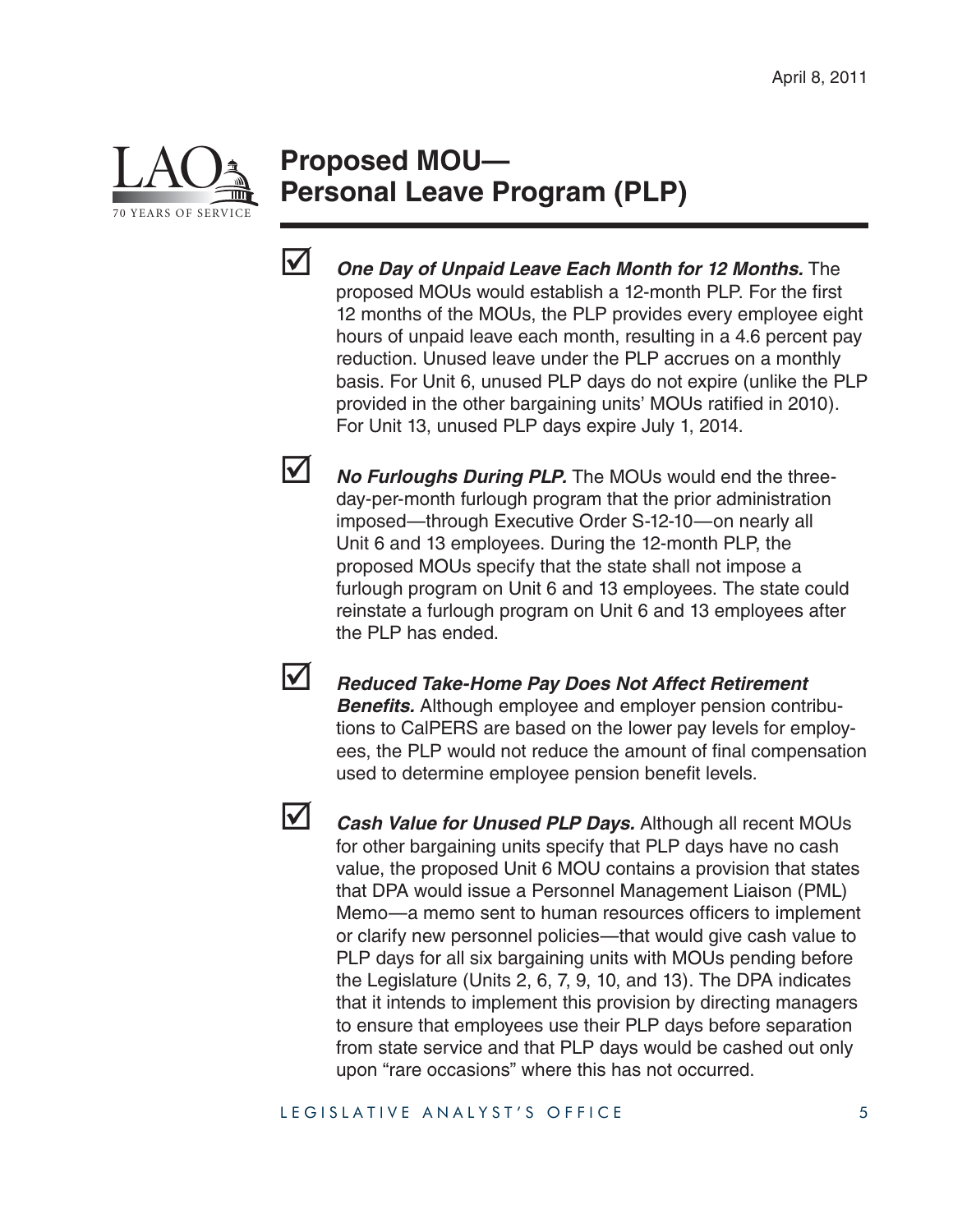

# **Proposed MOUs—Pay and Employee Pension Contribution Changes**



 *All Employees Contribute Larger Share Towards Pension.* All Unit 6 employees would contribute an additional 3 percent of their monthly pay towards their pension beginning in April 2011. All Unit 13 employees would contribute an additional 5 percent of their monthly pay toward their pension beginning April 2011. Figure 1 summarizes how each classification would be affected by the increased contribution rates.



*PO/FF II Defined Contribution Retirement Eliminated.* **The** PO/FF II defined contribution retirement program provided under the expired MOU would be eliminated under the proposed Unit 6 MOU. This would eliminate the state's future contribution of 2 percent of employee pay to the program.



*Pay Increases to Top Step in 2013-14.* The proposed Unit 6 MOU specifies that all Unit 6 classifications shall be adjusted by increasing the top step by either 3 percent or 4 percent (for employees enrolled in PO/FF II) effective July 1, 2013. The proposed Unit 13 MOU would adjust the top step of all classifications by 5 percent on the same date.

| <b>Figure 1</b><br><b>Current and Proposed Employee Pension Contributions</b>                                                                                           |                              |                                                    |  |  |  |  |
|-------------------------------------------------------------------------------------------------------------------------------------------------------------------------|------------------------------|----------------------------------------------------|--|--|--|--|
| (Percent of Monthly Pay <sup>a</sup> )                                                                                                                                  |                              |                                                    |  |  |  |  |
| <b>Retirement Category</b>                                                                                                                                              | <b>Current Contributions</b> | <b>Contributions Under</b><br><b>Proposed MOUs</b> |  |  |  |  |
| Unit 6                                                                                                                                                                  |                              |                                                    |  |  |  |  |
| Miscellaneous/Industrial                                                                                                                                                | 5%                           | 8%                                                 |  |  |  |  |
| Police Officer/Firefighter                                                                                                                                              | 8                            | 11                                                 |  |  |  |  |
| Unit 13                                                                                                                                                                 |                              |                                                    |  |  |  |  |
| Miscellaneous/Industrial                                                                                                                                                | 5                            | 10                                                 |  |  |  |  |
| Safety                                                                                                                                                                  | 6                            | 11                                                 |  |  |  |  |
| A small portion of monthly pay is excluded from the calculation. In some cases, different contributions are<br>applicable for employees not subject to Social Security. |                              |                                                    |  |  |  |  |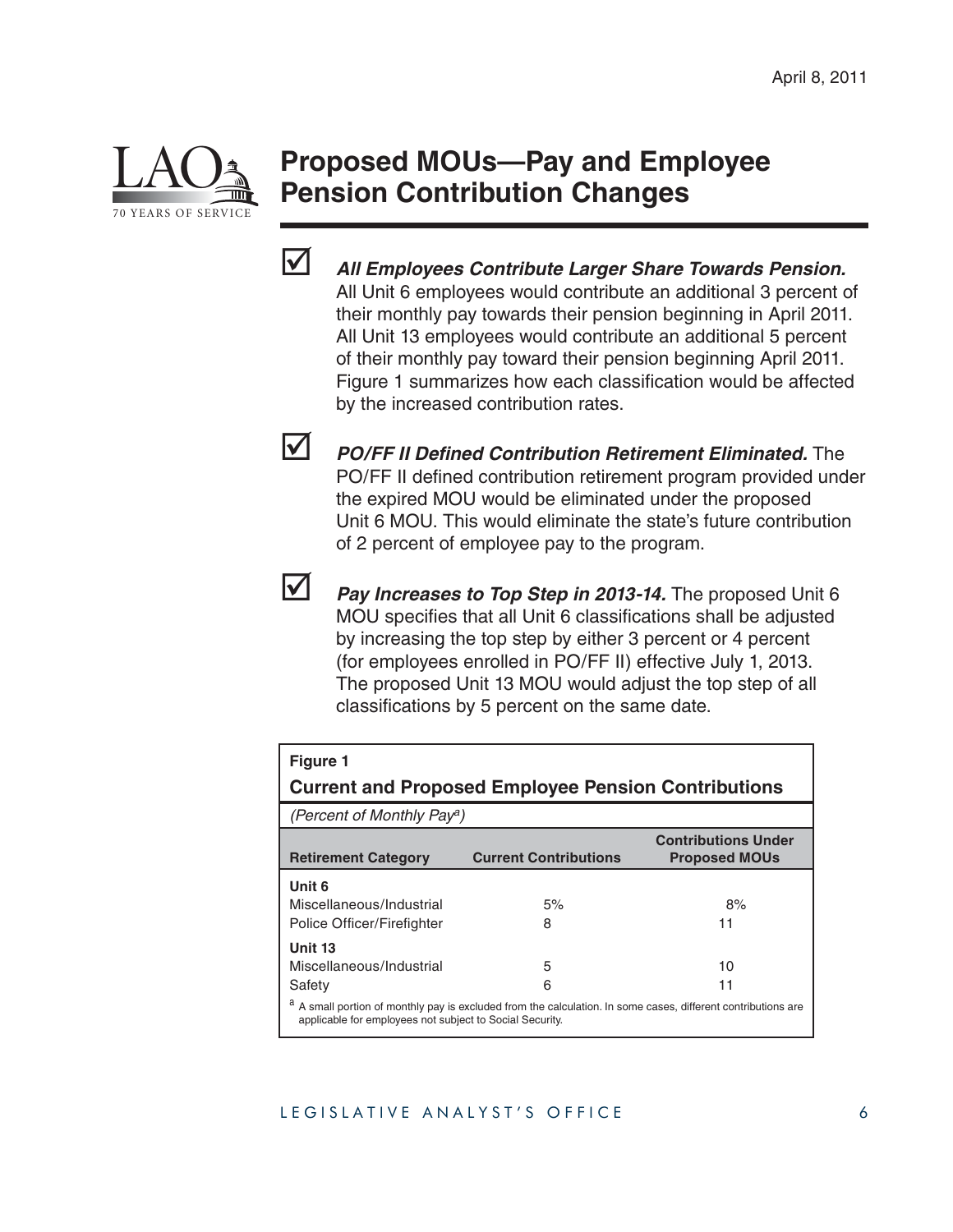

# **Proposed MOUs— Personal Development Days**



*Two Days Off.* Both MOUs would provide employees two days off per year (per fiscal year for Unit 13 and per calendar year for Unit 6) for activities that "promote professional and/or personal growth." These days functionally would be the same as the "professional development days" granted under the MOUs ratified in 2010. These days could be used by employees for any professional or personal purpose. Unit 6 employees would not receive any of these days in 2011, but would receive four days in 2012.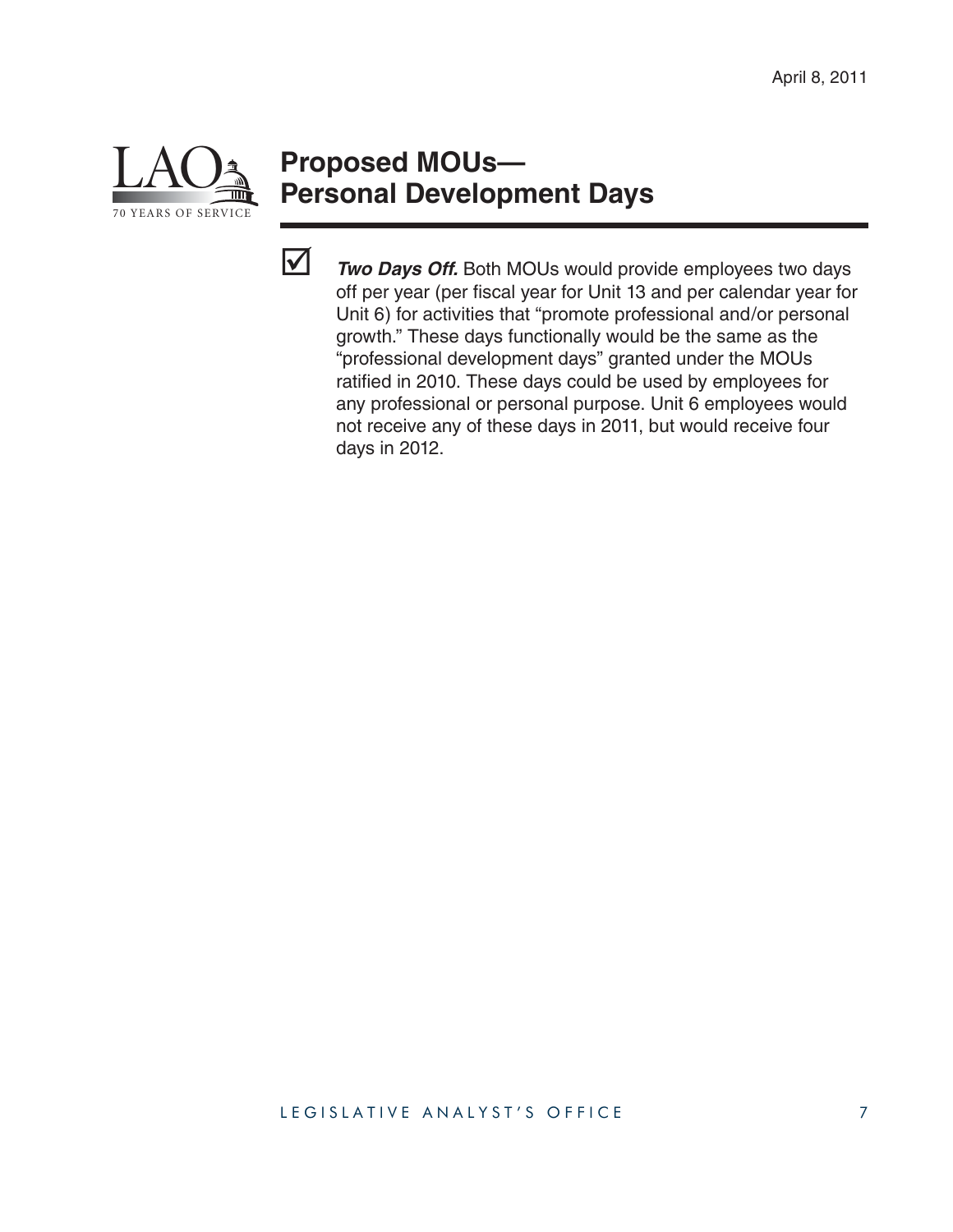

# **Proposed MOUs— Health Care and Other Financial Provisions**



 *Increase State's Flat Dollar Contribution to Health Care.* The proposed MOUs would increase the state's flat dollar contribution to employee health care on April 1, 2011 and again on January 1, 2012 and January 1, 2013. Both MOUs would base the state's contribution on the 80/80 formula, and would also increase the state's contribution to employee dental and vision coverage.

**V** *Continuous Appropriations.* The administration and unions agree to seek legislative approval for the economic terms of these agreements to be continuously appropriated for the duration of these agreements. Such a continuous appropriation would protect these employees from having wages lowered to the federal minimum during budget impasses.



**Z** *Contract Protection Clause.* The proposed MOUs include a contract protection clause. The clause would go into effect if any other bargaining unit were to enter into an agreement with the state that did not include pension reform or provided a greater value/total compensation package than that provided by each unit's respective proposed MOU. Under such an event, Unit 6's contract protection clause would require the parties to meet and discuss the differences and an implementation plan, and Unit 13's would automatically extend the difference to its members.



*Changes in Holidays and Overtime.* The MOUs would eliminate Columbus Day and Lincoln's Birthday from the list of holidays granted to Units 6 and 13 employees. The MOUs also would prohibit any days off as being counted as "time worked" by an employee for purposes of computing cash compensation for overtime. Both of these provisions align the MOUs with Chapter 4, Statutes of 2009, Third Extraordinary Session (SBX3 8, Ducheny). Unit 6's proposed MOU would also eliminate holiday credit and pay employees 16 hours for working on a holiday. Unit 13's proposed MOU would reinstate premium holiday pay for six holidays.

#### LEGISLATIVE ANALYST'S OFFICE 8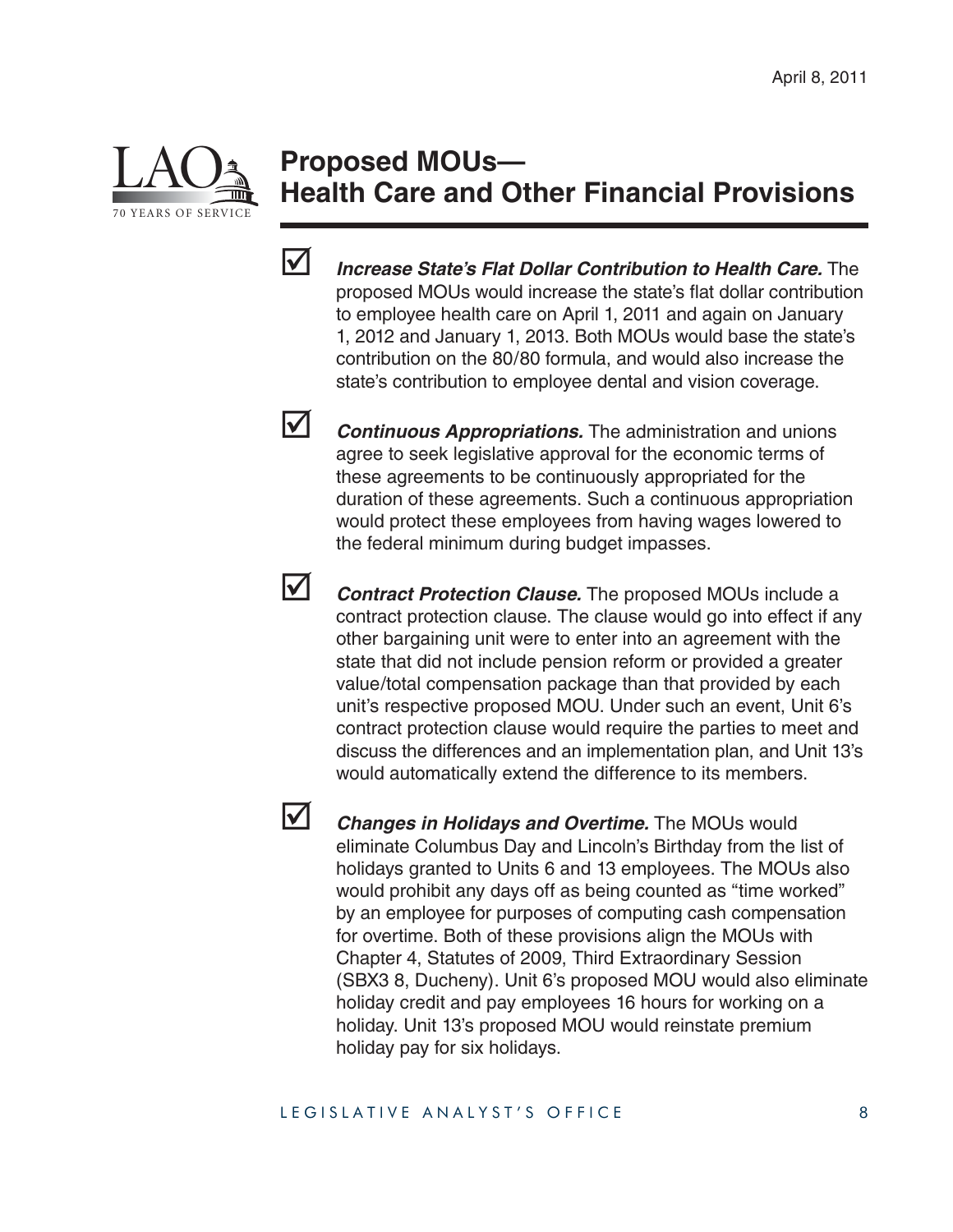

# **Proposed MOUs— Provisions Unique to Unit 6**



 *Night and Weekend Shift Differential.* Under the proposed Unit 6 MOU, Department of Juvenile Justice (DJJ) parole agents and case managers would be eligible for a night and weekend shift differential. The night differential provides an additional 50 cents per hour for these DJJ employees who work at least two hours of a scheduled work shift falling between 6 p.m. and 6 a.m. The weekend differential provides an additional 15 cents per hour to any other shift differential already paid, and 65 cents per hour for second watch employees who work four or more hours of a scheduled shift on either a Saturday or a Sunday.

**12** *Recruitment and Retention Incentive.* The Unit 6 proposed MOU, "in recognition of recruitment and retention problems," would create a recruitment and retention incentive for Unit 6 employees working at Pelican Bay State Prison, High Desert State Prison, and the California Correctional Center at Susanville. Each of these employees would receive an incentive of \$200 per month until a total of \$6 million is spent among the three facilities.

**V** Union Release Time Bank. The proposed MOU would require the state and CCPOA to meet and agree (within 60 days of ratification) to develop a union release time bank system. Any five designated CCPOA representatives may authorize time withdrawal from the bank for use by a Unit 6 employee to conduct union business. Each July, Unit 6 employees would be required to contribute one hour of vacation to the bank. Under current law, the number of hours in the time bank is limited to 10,000.

**Eliminate Cap for Vacation.** The proposed Unit 6 MOU would eliminate the current maximum number of hours (640 hours) of vacation an employee can carry over to the following calendar year.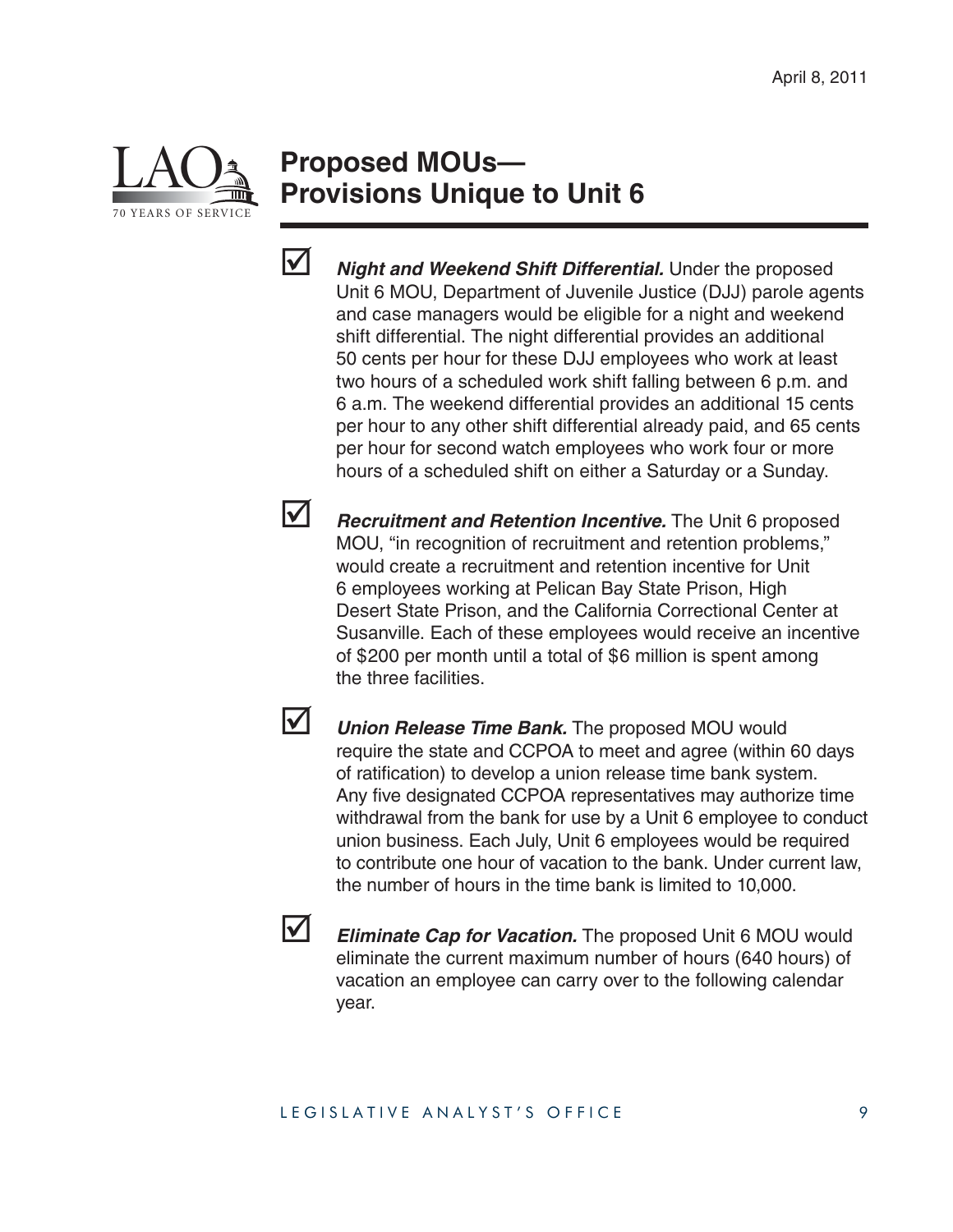

# **DPA Fiscal Estimate**

#### **Figure 2**

#### **Department of Personnel Administration's (DPA's) Cost Estimate<sup>a</sup>**

*(In Millions)*

|                                                      | 2010-11     |             | 2011-12     |             | 2012-13   |            | 2013-14    |           |
|------------------------------------------------------|-------------|-------------|-------------|-------------|-----------|------------|------------|-----------|
| <b>Proposal</b>                                      | <b>GF</b>   | <b>AF</b>   | <b>GF</b>   | <b>AF</b>   | <b>GF</b> | <b>AF</b>  | <b>GF</b>  | <b>AF</b> |
| <b>Provisions Included in Both MOUs</b>              |             |             |             |             |           |            |            |           |
| 24 furlough days (August 2010 through<br>March 2011) | $-$252.4$   | $-$254.6$   |             |             |           |            |            |           |
| Personal leave program (first 12 months)             | $-31.5$     | $-31.8$     | $-$94.6$    | $-$ \$95.5  |           |            |            |           |
| Increased employee pension contributions             | $-13.6$     | $-13.8$     | $-55.1$     | $-56.1$     | $-$57.1$  | $-$58.1$   | $-$ \$59.0 | $-$60.0$  |
| Two personal development days                        |             |             |             |             |           |            |            |           |
| Six holidays with premium payb                       |             |             | 0.3         | 0.3         | 0.3       | 0.3        | 0.3        | 0.3       |
| Health benefits                                      | 11.9        | 12.0        | 85.5        | 86.1        | 128.7     | 129.6      | 140.3      | 141.4     |
| Increase to top step                                 |             |             |             |             |           |            | 89.1       | 90.4      |
| Subtotals, Costs(+)/Savings(-)                       | $(-$285.6)$ | $(-$288.2)$ | $(-$64.0)$  | $(-$65.2)$  | (\$71.8)  | (\$71.9)   | (\$172.0)  | (\$173.4) |
| <b>Provisions From Unit 6 MOU</b>                    |             |             |             |             |           |            |            |           |
| Eliminate PO/FF II                                   | $-$10.5$    | $-$10.5$    | $-$42.0$    | $-$42.0$    | $-$42.0$  | $-$42.0$   | $-$42.0$   | $-$42.0$  |
| Night shift and weekend differentials <sup>c</sup>   |             |             |             |             |           |            |            |           |
| Recruitment and retention incentive                  |             |             | 5.3         | 5.3         | 0.7       | 0.7        |            |           |
| Treatment of holiday pay                             | UK          | UK          | <b>UK</b>   | UK          | UK        | UK         | <b>UK</b>  | UK        |
| Subtotals, Costs(+)/Savings(-)                       | (.\$10.5)   | (-\$10.5)   | $(-\$36.6)$ | $(-\$36.7)$ | (-\$41.3) | $(-$41.3)$ | (-\$42.0)  | (-\$42.0) |
| Totals                                               | $-$ \$296.1 | $-$ \$298.7 | $-$100.6$   | $-$101.8$   | \$30.5    | \$30.5     | \$128.7    | \$130.1   |

a We adjusted the numbers we received from DPA to reflect cumulative costs and savings in each year.

b This provision is only in Unit 13's proposed MOU.

c Rounds to zero.

GF = General Fund; AF = all funds; MOU = memorandum of understanding; PO/FF II = State Peace Officers' and Firefighters' Defined Contribution Plan; UK = unknown.



**Savings in 2010-11 and 2011-12.** As shown in Figure 2, the administration's fiscal estimates indicate that the state would experience savings in Unit 6 and 13 employee compensation in 2010-11 and 2011-12. Most of the savings DPA shows for 2010-11 reflect the furlough program that has been in effect since August 2010.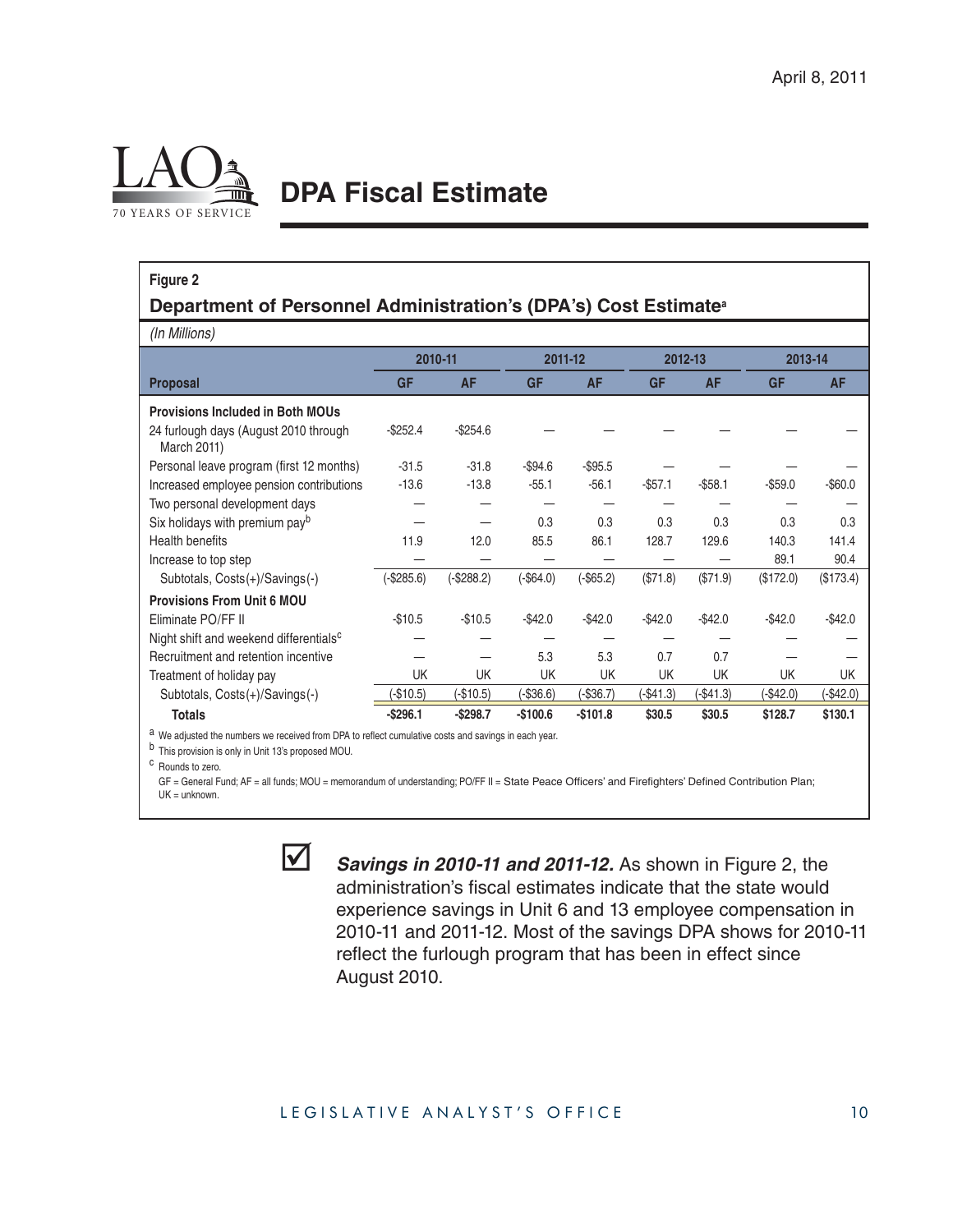

# **DPA Fiscal Estimate** *(Continued)*



 *Rising Costs Beginning 2012-13.* As Figure 2 shows, DPA estimates that the proposed MOUs would result in net costs in 2012-13 of \$31 million General Fund. After the pay increase to the top step goes into effect on July 1, 2013, DPA estimates that the net costs in 2013-14 would grow to about \$130 million (\$129 million General Fund).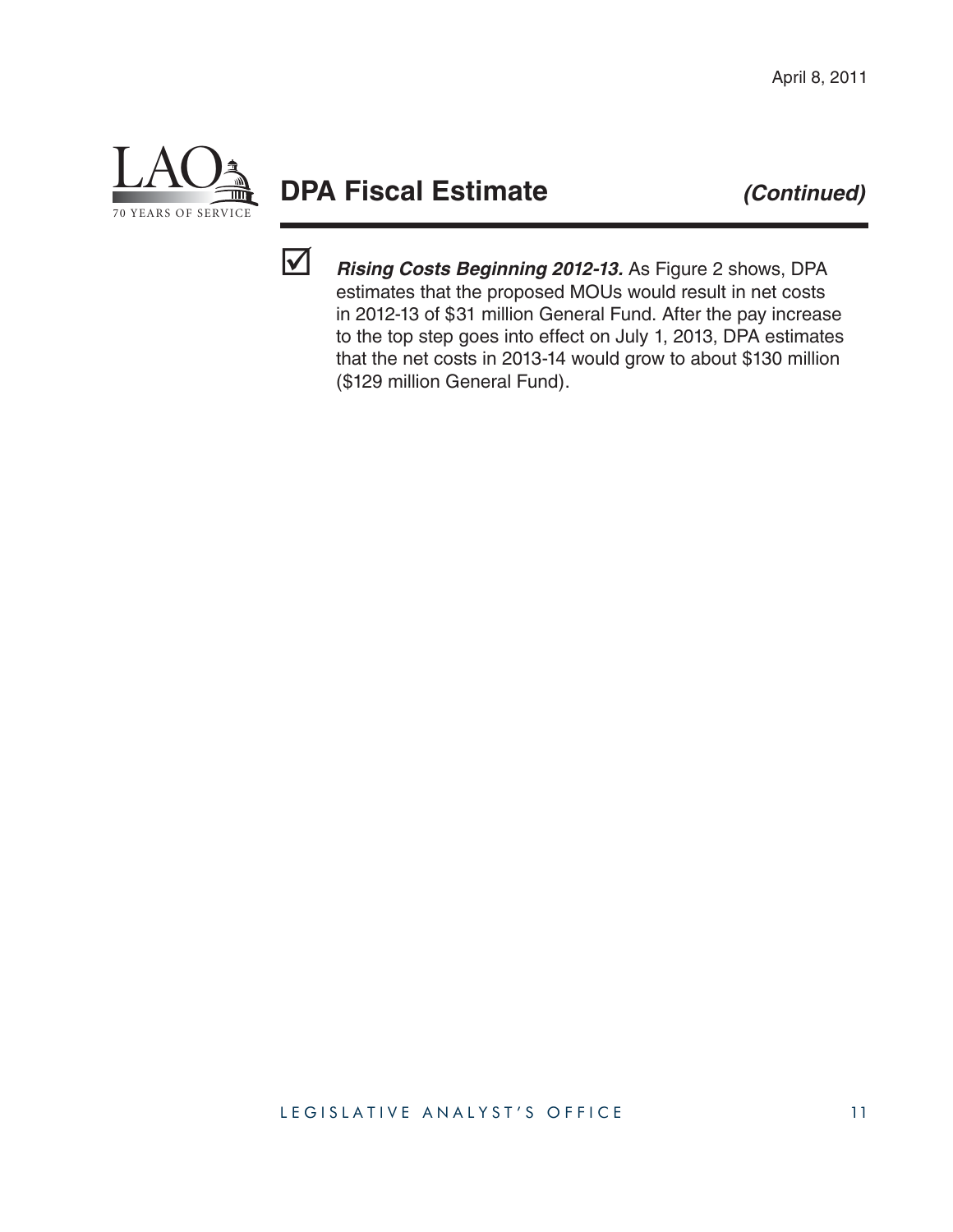

### **LAO Comments— DPA Fiscal Estimates**



 *Includes Savings and Costs Attributable to Current Law.*  As shown in Figure 2, DPA's estimate includes the state's savings from the furloughs established in August 2010. These three-day-per-month furloughs were established by the previous administration as part of its plan to achieve the savings specified in Control Section 3.91 of the *2010-11 Budget Act*. The MOUs propose to end these furloughs (established by Executive Order S-12-10) and implement new employment policies. In its fiscal estimate, DPA includes the savings associated with the furloughs as well as the savings associated with the new MOU provisions. While DPA's estimate acknowledges the impact of furloughs on employees, it overstates the savings the state would realize in 2010-11 from adoption of the MOUs.



 *Ignores Longer-Term Costs of Leave Days (Furloughs, PML, and Personal Development Days).* As shown in Figure 3, the average Unit 6 employee has accumulated nearly 19 weeks of leave time to date, excluding sick leave, with a current cash value of over \$600 million. (Although we do not have comparable data, Unit 13 employees may have similar leave balances.) As we describe later in this report, the MOUs give Unit 6 and 13 employees significant time off: more than eight weeks off for most employees during the first year of the MOU. Given this amount of time off, it is likely that many Unit 6 and 13 employees will have leave balances when they begin the process of terminating state employment. (Over a third of Unit 6 employees are over 46 years old and most are eligible for "3 percent at age 50" PO/FF retirement benefits.) When they terminate state employment, the employees could (1) request that the state compensate them for their unused time and/or (2) cease working and draw down their leave time until it is exhausted. Either action imposes costs on the state. Cashing out leave time requires the state to directly compensate the employee. (The CDCR informs us that it paid separating employees nearly \$100 million for unused leave time in 2010-11.) Drawing down leave time requires the state to continue paying an absent employee's salary while paying for his

LEGISLATIVE ANALYST'S OFFICE 12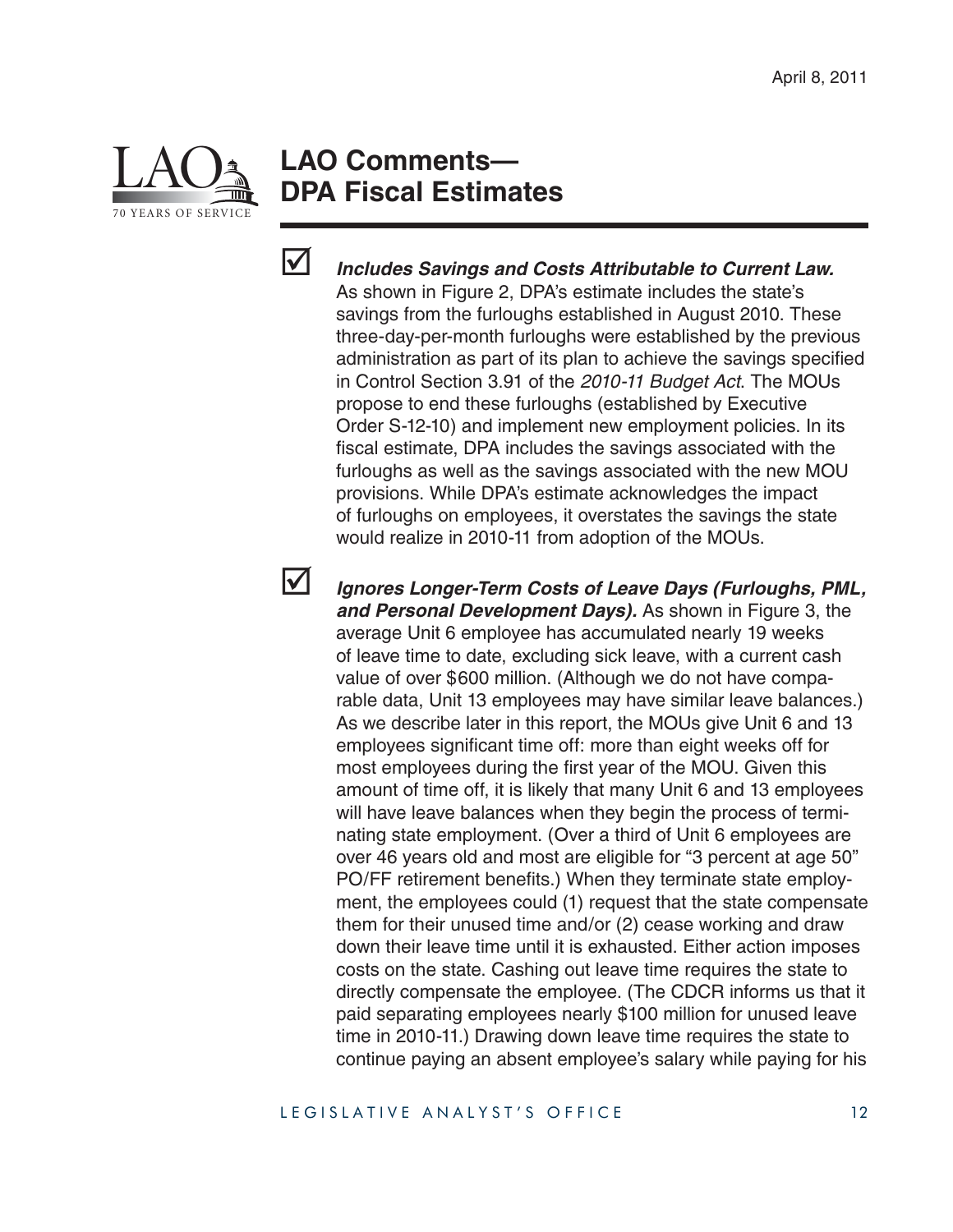

### **LAO Comments— DPA Fiscal Estimates** *(Continued)*

or her replacement (most CDCR positions are "posted positions," meaning that the department must backfill behind any absence). Despite these large leave balances, the DPA assumes that the addition of 18 more days off (12 PLP and 6 personal development days) during the contract period will not result in increased state costs. Specifically, DPA indicates that departments will manage the PLP to not incur increased costs and that the state will avoid any costs associated with the personal development days because the MOU does not specify that these days have cash value.

| Figure 3<br><b>Unit 6 Accumulated Leave Time</b>                                                                                                                                    |                                         |                                |
|-------------------------------------------------------------------------------------------------------------------------------------------------------------------------------------|-----------------------------------------|--------------------------------|
| <i>(Dollars in Millions)</i>                                                                                                                                                        |                                         |                                |
| <b>Leave time</b>                                                                                                                                                                   | <b>Weeks Off Per</b><br><b>Employee</b> | <b>Payout</b><br><b>Amount</b> |
| Vacation and annual leave                                                                                                                                                           | 9.2                                     | \$377.5                        |
| Holiday and Personal Holiday credit                                                                                                                                                 | 5.5                                     | 219.9                          |
| Furlough <sup>a</sup>                                                                                                                                                               | 3.5                                     |                                |
| Other <sup>b</sup>                                                                                                                                                                  | 0.6                                     | 13.2                           |
| <b>Totals</b>                                                                                                                                                                       | 18.8                                    | \$610.6                        |
| a Furlough time may be drawn down prior to termination from state employment, but does not have cash<br>value.<br>Includes prior personal leave programs and compensating time off. |                                         |                                |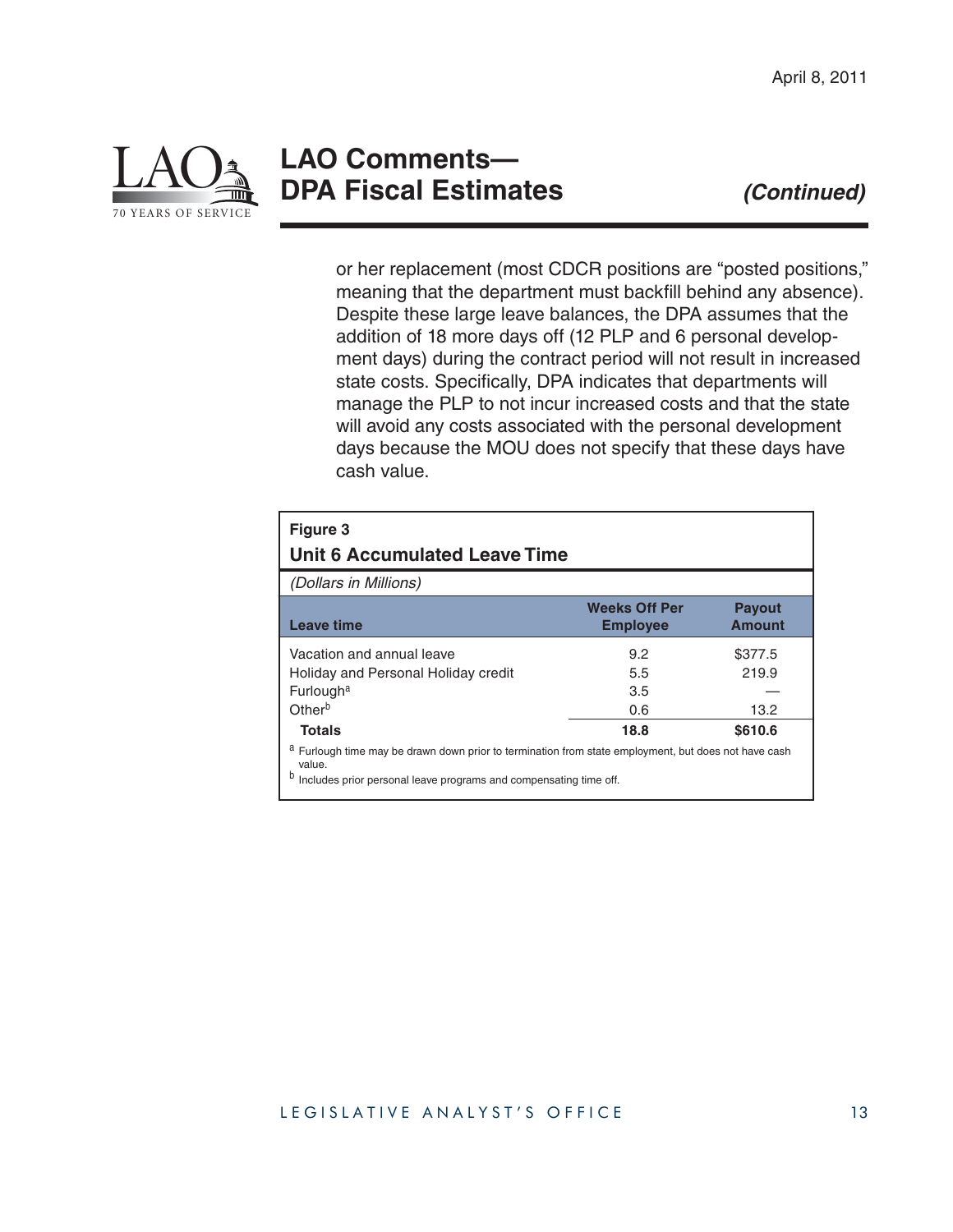

# **LAO Fiscal Estimate**

#### **Figure 4**

#### **LAO Cost Estimate (Relative to Current Lawa)**

*(In Millions)*

|                                                            |            | 2010-11<br>2011-12 |             | 2012-13     |           | 2013-14    |           |            |
|------------------------------------------------------------|------------|--------------------|-------------|-------------|-----------|------------|-----------|------------|
| <b>Proposal</b>                                            | <b>GF</b>  | <b>AF</b>          | <b>GF</b>   | <b>AF</b>   | <b>GF</b> | <b>AF</b>  | <b>GF</b> | <b>AF</b>  |
| <b>Provisions Included in Both MOUs</b>                    |            |                    |             |             |           |            |           |            |
| Nine furlough days eliminated<br>(April through June 2011) | \$94.6     | \$95.5             |             |             |           |            |           |            |
| PLP (first 12 months)                                      | $-31.5$    | $-31.8$            | $-$94.5$    | $-$ \$95.3  |           |            |           |            |
| Increased employee pension contributions                   | $-13.6$    | $-13.8$            | $-55.1$     | $-56.1$     | $-$57.1$  | $-$58.1$   | $-$59.0$  | $-$ \$60.0 |
| Six holidays with premium payb                             |            |                    | 0.3         | 0.3         | 0.3       | 0.3        | 0.3       | 0.3        |
| Costs for personal development, PLP, and<br>furlough days  | <b>UK</b>  | <b>UK</b>          | <b>UK</b>   | UK          | UK        | UK         | <b>UK</b> | <b>UK</b>  |
| Health benefits                                            | 11.9       | 12.0               | 85.5        | 86.1        | 128.7     | 129.6      | 140.3     | 141.4      |
| Increase to top step                                       |            |                    |             |             |           |            | 89.1      | 90.4       |
| Subtotals, Costs(+)/Savings(-)                             | (\$61.5)   | (\$62.0)           | $(-$63.9)$  | $(-$64.9)$  | (\$71.8)  | (\$71.9)   | (\$172.0) | (\$173.4)  |
| <b>Provisions From Unit 6 MOU</b>                          |            |                    |             |             |           |            |           |            |
| Eliminate PO/FF II                                         | $-$10.5$   | $-$10.5$           | $-$42.0$    | $-$42.0$    | $-$42.0$  | $-$42.0$   | $-$42.0$  | $-$42.0$   |
| Release time bank                                          | UK         | UK                 | UK          | UK          | <b>UK</b> | UK         | UK        | UK         |
| Treatment of holiday pay                                   | UK         | UK                 | UK          | UK          | UK        | UK         | UK        | UK         |
| Night shift and weekend differentials <sup>c</sup>         |            |                    |             |             |           |            |           |            |
| Recruitment and retention incentive                        |            |                    | 5.3         | 5.3         | 0.7       | 0.7        |           |            |
| Subtotals, Costs(+)/Savings(-)                             | $(-$10.5)$ | $(-$10.5)$         | $(-\$36.6)$ | $(-\$36.7)$ | (-\$41.3) | $(-$41.3)$ | (-\$42.0) | (-\$42.0)  |
| <b>Totals</b>                                              | \$51.0     | \$51.4             | $-$100.5$   | $-$101.7$   | \$30.5    | \$30.5     | \$128.7   | \$130.1    |

a For purposes of this analysis, current law is the continuing provisions of the expired MOUs, the 2010-11 Budget Act, and the executive order establishing the three-day-per-month furlough.

b This provision is only in Unit 13's proposed MOU.

c Rounds to zero.

GF = General Fund; AF = all funds; MOU = memorandum of understanding; PLP = personal leave program; UK = unknown; PO/FF II = State Peace Officers' and Firefighters' Defined Contribution Plan.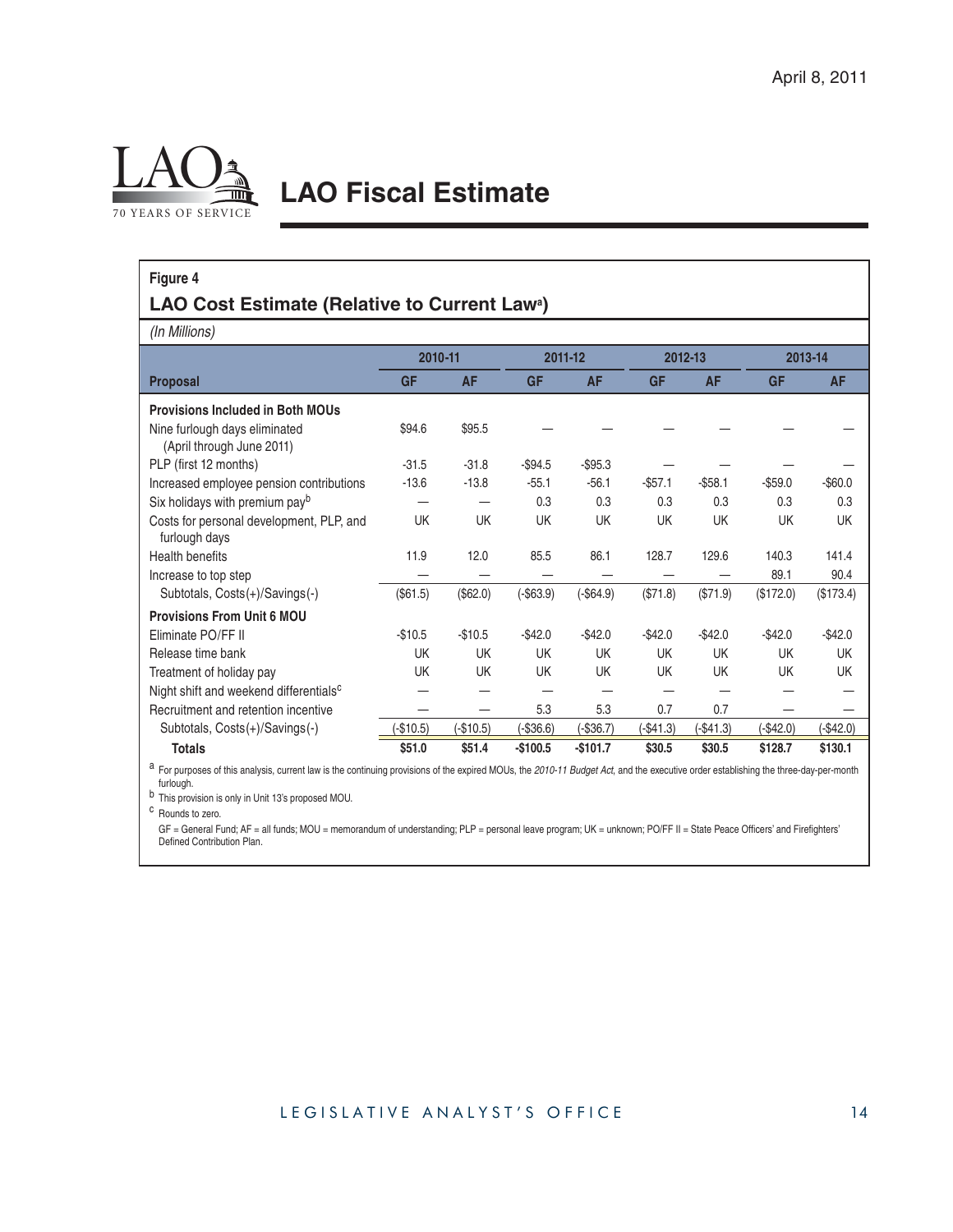

# **LAO Fiscal Estimate** *(Continued)*



 *Erosions to Current-Year Savings.* The proposed MOUs terminate the furlough program for Unit 6 and 13 employees beginning April 2011. As a result, Unit 6 and 13 employees would not be furloughed or experience furlough-related pay reductions for nine days in spring 2011. As shown in Figure 4, this decrease in furlough days—a change from current law—increases nearterm state employee compensation costs. After accounting for other provisions in the MOUs, we estimate that they would erode assumed near-term savings in 2010-11 by \$51 million General Fund.



 *Unknown Cost Associated With Days Off.* As we discuss in more detail later, we disagree with the administration's finding that there is no longer-term cost associated with the personal development or PLP days, but it is difficult to place a specific estimate on their cost impact.



*Net Cost Beginning 2012-13.* We agree with DPA that the MOUs would result in net annual costs beginning in 2012-13.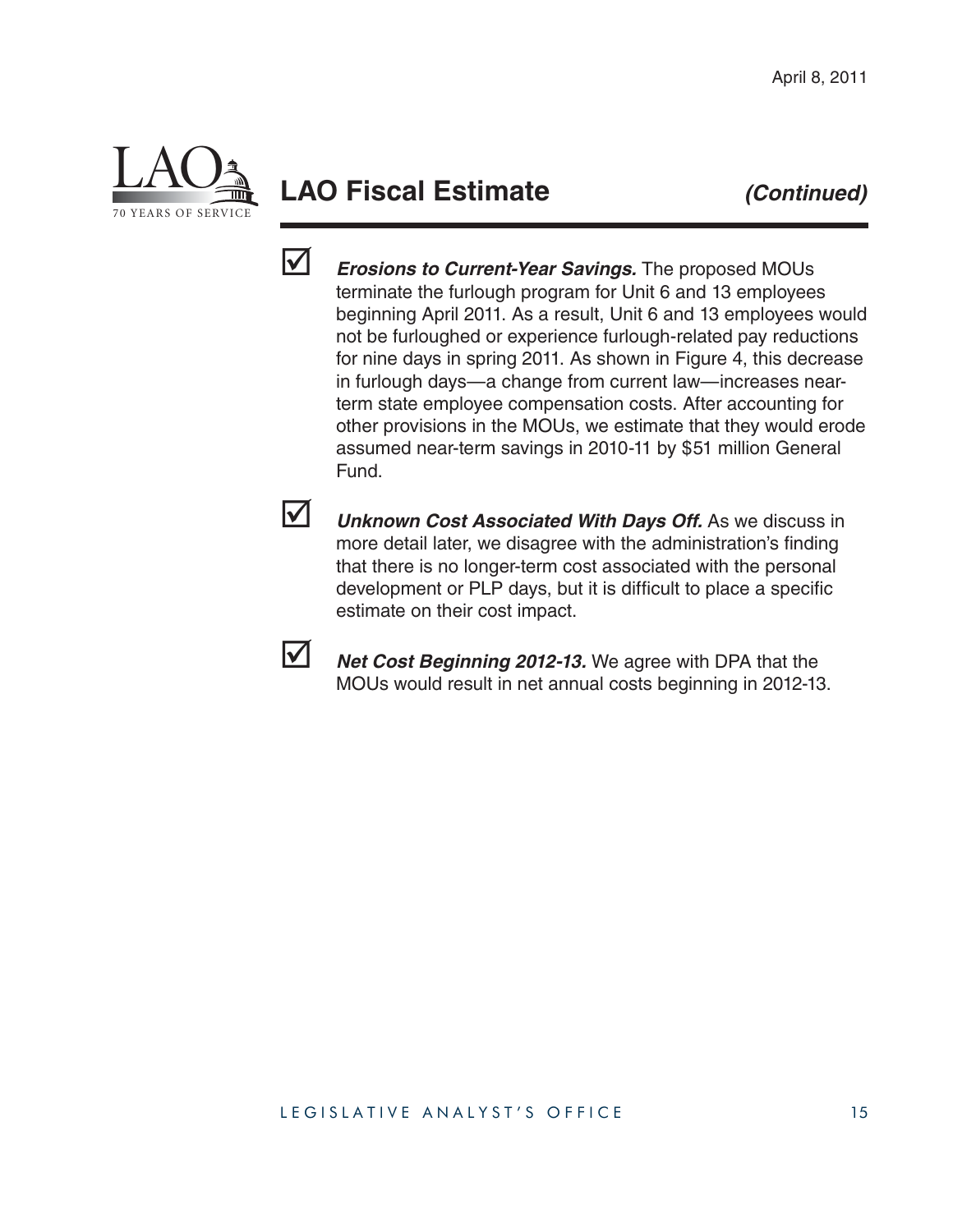

# **LAO Comments—Longer-Term Costs Associated With Days Off**



 *MOUs Provide More Days Off Than Most Employees Could Use.* A new employee hired at the beginning of the term of the MOUs would have nearly eight weeks of days off during his or her first 12 months. These days include vacation, PLP, personal development days, and state holidays. More senior employees would have more days off (because they are eligible for longer vacations). The MOUs continue to provide a large (but significantly reduced after the PLP ends) number of days off throughout the remainder of their terms. In our view, it is unlikely that Unit 6 and 13 employees would be able to take off all of this time. As a result, employees would likely reserve some of these days off for use in future years and cash the remainder out when they terminate state employment.



*All Days Off Can Create an Out-Year State Fiscal Liability.* 

Given the different financial treatment of leave days, employees typically use days without cash value first, and reserve or "bank" days with cash value. Thus, any action by the state to add a leave day that an employee does not use before he or she terminates employment can pose an out-year state fiscal liability. While we have not shown a cost associated with the PLP and personal development days (because of difficulties in determining when state employees would terminate employment and what their salaries would be at that time), the large number of leave days provided by these MOUs likely would contribute to the already substantial out-year state fiscal liability. If we assume that the four personal development days and 12 PLP days provided during the first 12 months of the MOUs have cash value (either directly or indirectly by banking a similar amount of vacation time), then the current value of these days would be more than \$125 million.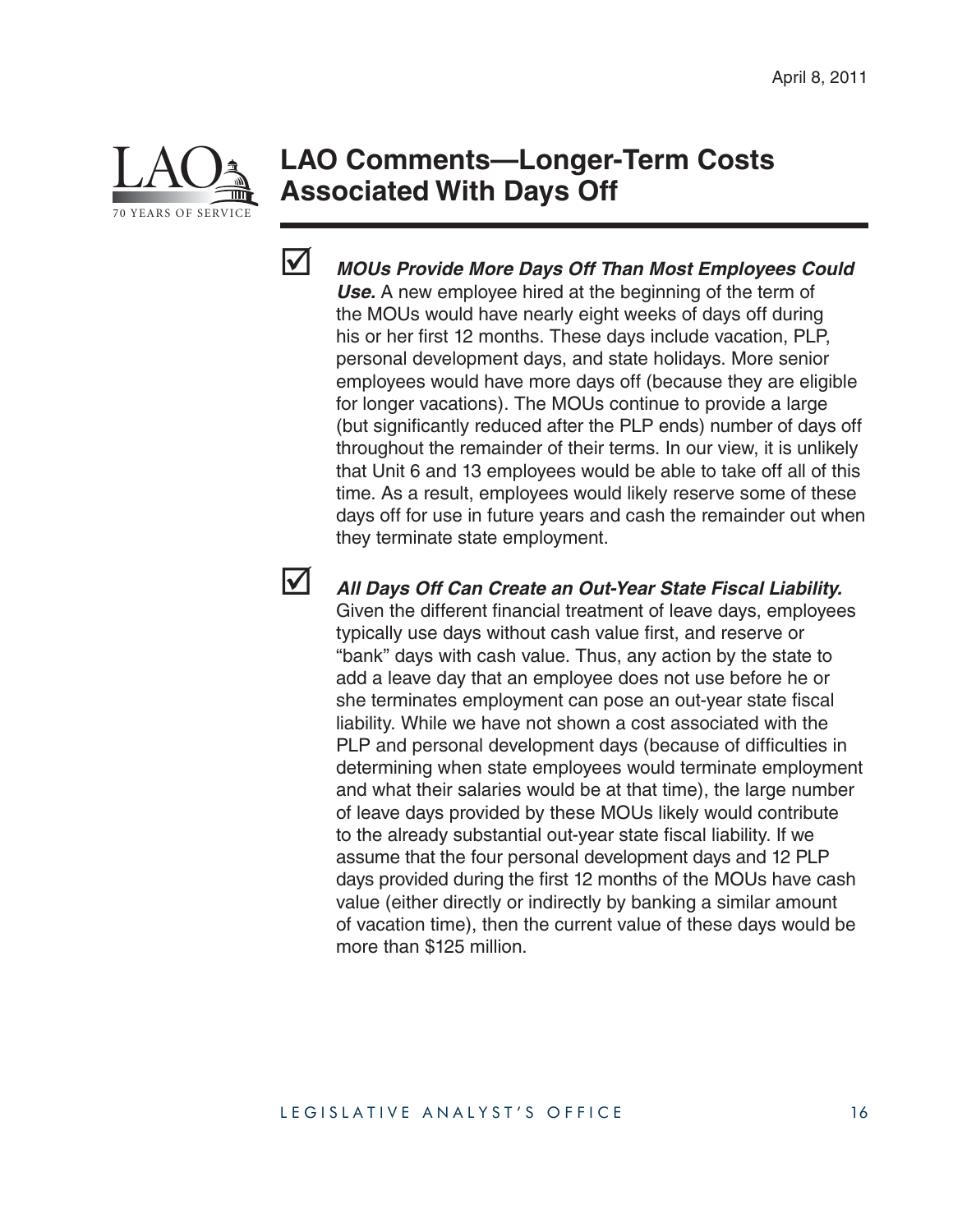

# **LAO Comments— MOU Provisions That Reduce Transparency**



 *Personal Development Days or Personal Holidays?* Under the MOUs ratified in 2010, employees received two annual non-accumulating leave days as "professional development days." Because these days can be used for any purpose, we have commented in the past that referring to these days as "professional development days" is confusing and misleading. Under the proposed MOUs, Unit 6 and 13 employees would receive two "*personal* development days" that are functionally the same as the "professional development days" granted under the 2010 MOUs. These days could be used by employees for any purpose. We again recommend that, in the future, the administration refer to these days off as "personal holidays" to reduce confusion and promote transparency.

**1** Fitness Incentive Pay? To encourage physical fitness among Unit 6 employees, previous MOUs provided a \$65-\$130 per month incentive payment for employees who meet certain fitness standards. The proposed MOU maintains this pay bonus, but provides it to any peace officer employee who receives an annual physical. The CDCR indicates that the proposed MOU conforms to existing administrative practices. That is, any peace officer—regardless of physical condition—currently receives the incentive payment if she or he submits verification of receiving a health physical. To reduce confusion and promote transparency, we recommend that the administration simply provide this pay as an across-the-board increase, or change the name of the incentive to reflect its purpose.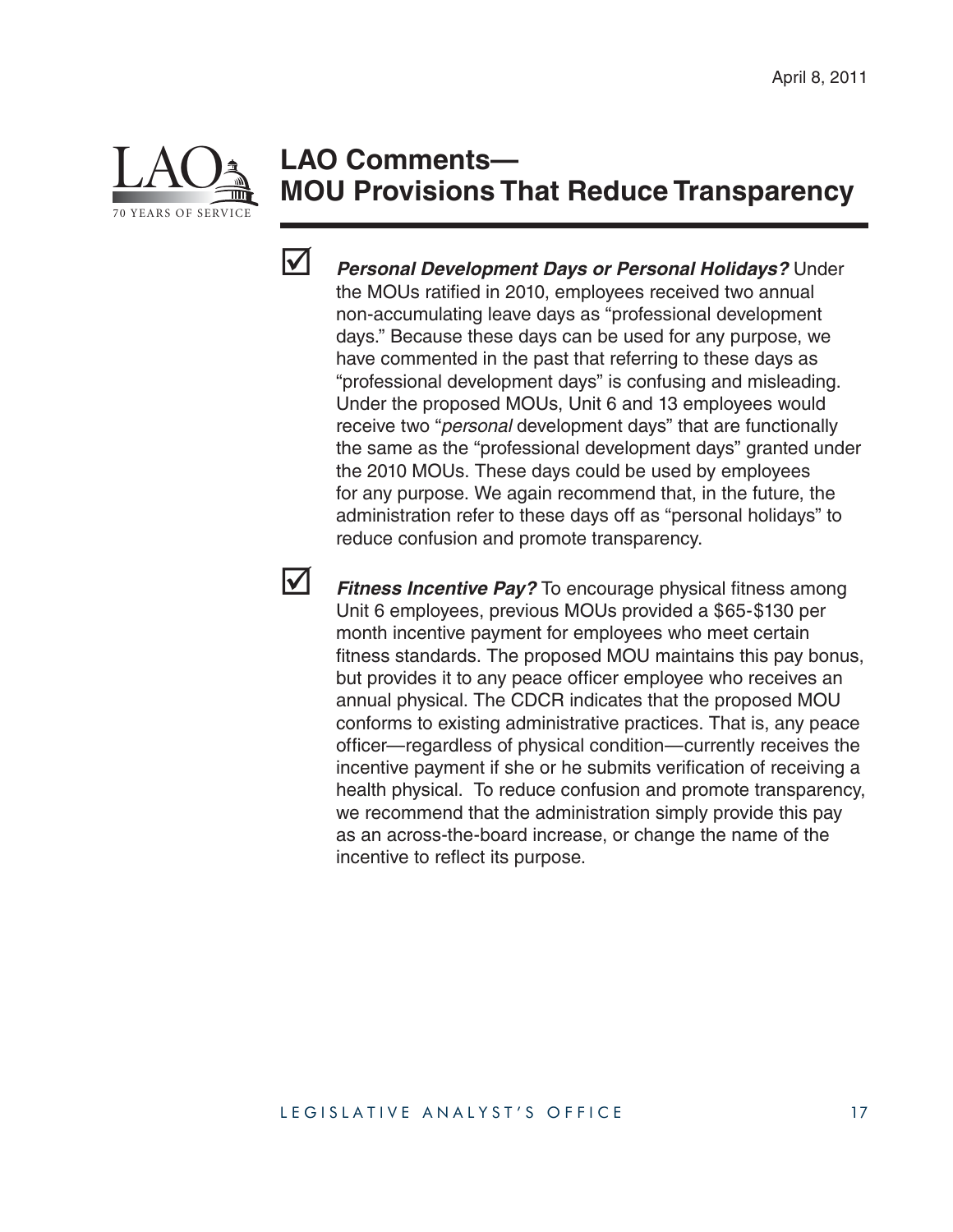

### **LAO Comments— Other Unit 6 MOU Provisions**



- *Other Provisions Might Have a Fiscal Effect.* The Unit 6 MOU is hundreds of pages long and extraordinarily complex. During the week since the DPA submitted the MOU to the Legislature for its review, we have not been able to determine whether some MOU provisions could result in costs or savings for the state. Below, we highlight some MOU provisions that might have a state fiscal effect.
	- **No Vacation Cap.** Under the MOU, the 640 hour cap on accrued vacation time is eliminated. We are not certain how this change could affect the state's near-term and long-term fiscal liabilities associated with vacation days.
	- *Increasing Holiday Pay and Eliminating Holiday Time Credit.* The MOU eliminates holiday leave credit for Unit 6 employees and instead provides employees working on state holidays with 16 hours of pay. The DPA indicates that this change might generate state savings by allowing CDCR to reduce the total number of employees on its payroll.
	- **F** Training Program and Shorter Academy. The MOU reduces the academy schedule from 16 weeks to 12 weeks, followed by 4 weeks of supervised on-the-job training. We are not certain whether this would increase or decrease net CDCR training costs.